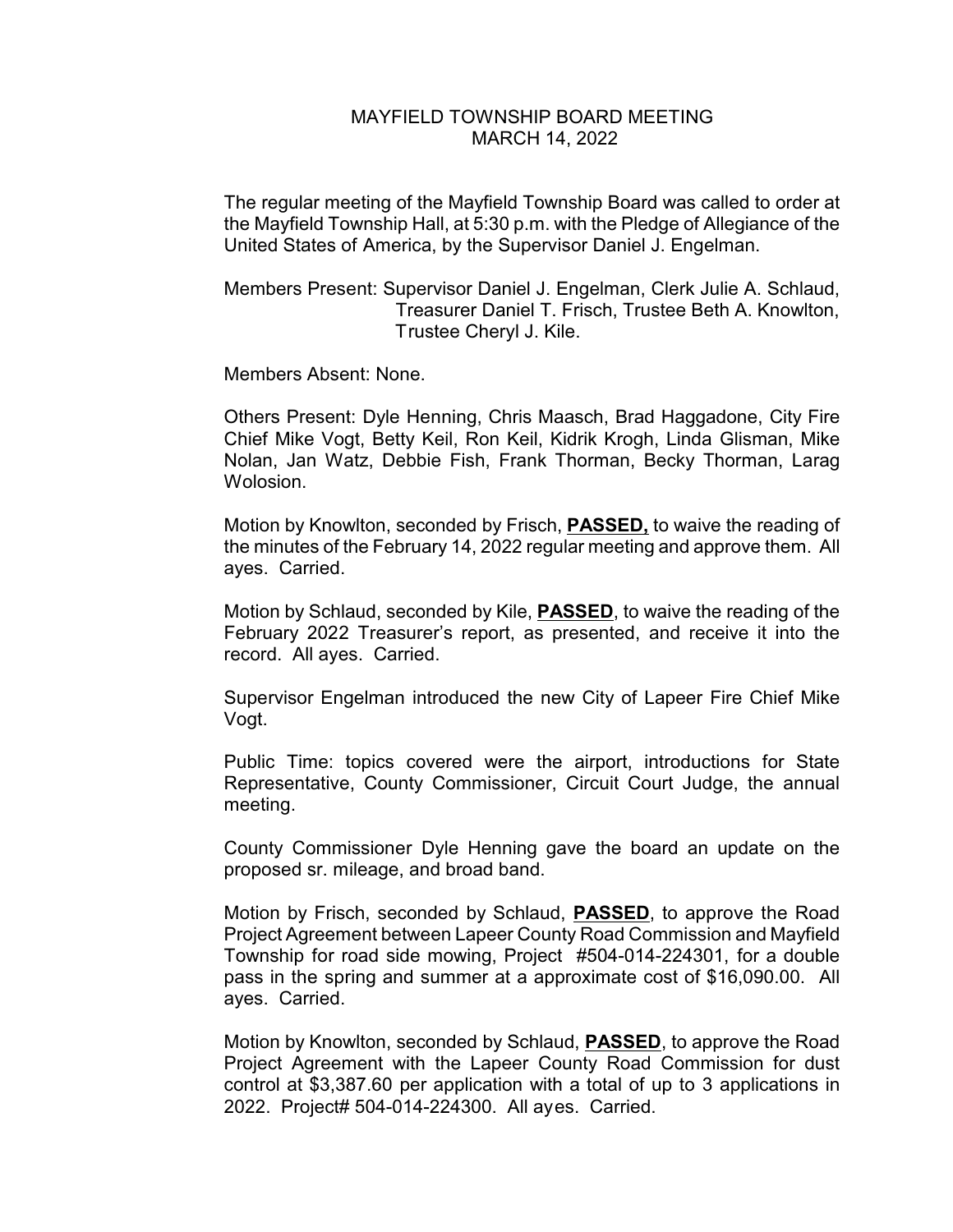Motion by Frisch, seconded by Schlaud, **PASSED**, to approve the Road Project Agreement with Lapeer County Road Commission for cross tubes at LaClaff Drive, P#489-014-224307 at a cost of approximately 7,404.38, King Road P#489-014-224305 at an approximate cost of \$18,015.01, David Lane P#489-014-224306 at an approximate cost of \$14,382.90. All ayes. Carried.

Motion by Knowlton, seconded by Kile, **PASSED**, to adopt the Resolution opposed to Incorporation as a Charter Township for Mayfield Township, Lapeer County, Michigan.

WHEREAS, the Township Clerkhas been notified by the Secretary of State of the State of Michigan that Mayfield Township has a population of 2,000 or more inhabitants, notice of which notification was duly published in the LA View as required by law, and

WHEREAS, under the provisions of the Charter Township Act of 1947, Mayfield Township is accordingly eligible to be incorporated as a charter township, and

WHEREAS, no public interest has been expressed and incorporation as a charter township would be of no benefit to Mayfield Township at this time,

NOW, THEREFORE BE IT RESOLVED, in consideration of the foregoing, that Mayfield Township does hereby decline the opportunity to incorporate as a charter township.

Roll call vote: Frisch-aye, Knowlton-aye, Schlaud-aye, Kile-aye, Engelmanaye. Carried.

Motion by Schlaud, seconded by Frisch, **PASSED**, to accept the recommendation from the Mayfield Township Planning Commission to deny the request from Robert Thomas Properties to rezone P#44-014-029-057-00, from R-2 to C-2. Roll call vote: Engelman-aye, Knowlton-aye, Frisch-aye, Kile-aye, Schlaud-aye. Carried.

Motion by Frisch, seconded by Schlaud, **PASSED**, adopt the Resolution for the adoption of the Lapeer County Hazardous Mitigation Plan update

WHEREAS, Mayfield Township, Lapeer Michigan is vulnerable to a wide range of natural, technological, and human-related hazards, and has experienced repetitive disasters that have caused loss of life, damaged commercial, residential and public properties, displaced citizens and businesses, closed streets and presented gereral public health and safety concerns; and

WHEREAS, Lapeer County has prepared a lapeer County Hazard Mitigation Plan Update that provides an inderstanding of those threats, identifies the hazards affecting the area, discusses the County's vulnerability to the identified hazards, and outlines the community's options and strategies to reduce overall damage and impact from natural and technological hazards: and

WHEREAS: the Lapeer County Hazard Mitigation Plan Update represents the interests and needs of Mayfield Township;

NOW, THEREFORE, BE IT RESOLVED: THAT THE Lapeer County Hazard Mitigation Plan Update is hereby adopted as an official plan of Mayfield Township;

Roll call vote: Knowlton-aye, Schlaud-aye, Engelman-aye, Frisch-aye, Kileaye. Carried.